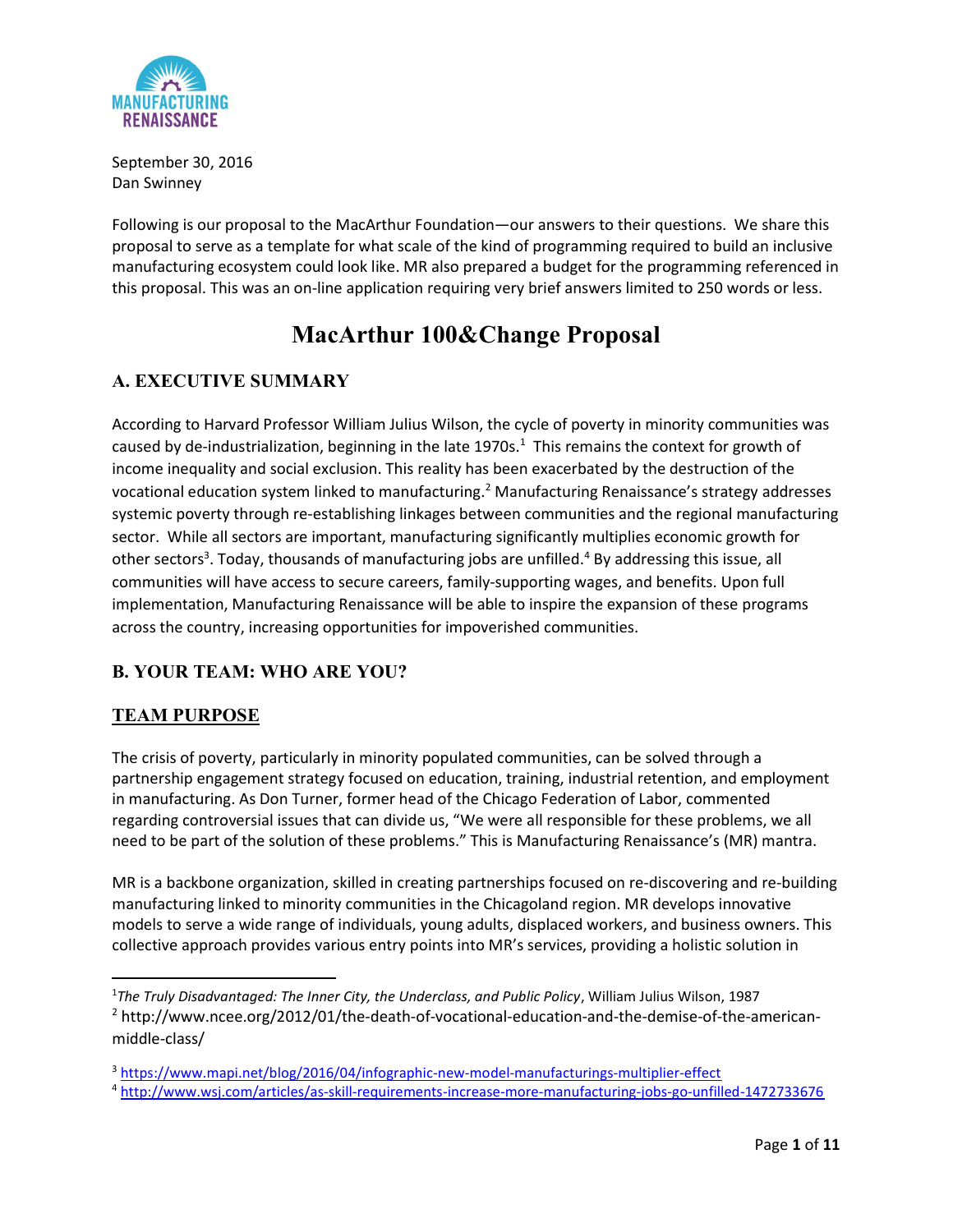

solving systemic problems. MR seeks expansion of these strategies to support growth in communities suffering from economic downturn and marginalization.

#### TEAM LEADERSHIP TEAM STRUCTURE

Manufacturing Renaissance (MR) is a small but mighty organization comprised of 12 employees. Day-today operations are led by the Executive Director, who reports to the MR board of directors. MR staff oversee all programs including Manufacturing Connect and the Chicago Manufacturing Renaissance Council (CMRC). The CMRC is comprised of manufacturers, labor, government, community-based organizations and education representatives who provide insight and support to MR programs.

The passionate MR team is comprised of individuals with diverse experiences and are typically operating in hybrid positions to generate as much of an impact as possible, given their capacity. For example, MR has one staff person addressing industry partner cultivation while also managing and supporting students who are participating in current programming.

MR works consistently with partners including the National Institute for Metalworking Skills (NIMS), National Career Pathway Network, Chicago Teacher's Union, Chicago Urban League, Chicago Federation of Labor, Safer Foundation, Chicago Public Schools, and others to be the champions of our successful strategy and solution.

## C. WHAT'S THE PROBLEM & HOW WILL YOU SOLVE IT?

#### THE PROBLEM STATEMENT

Societal issues including ill health, broken families, political polarization and violence are caused, in large part, by poverty. Recent Illinois poverty statistics reflect significantly disproportionate poverty rates of African Americans and Hispanics compared to Whites at 23%, 17% and 7% respectively<sup>5</sup>.

According to Harvard Professor William Julius Wilson, this cycle of poverty in minority communities was largely caused by de-industrialization, beginning in the late 1970s.<sup>6</sup> This was the context for increased income inequality, social exclusion, and marginalization. This cycle continues today with the education system's limited connections to manufacturing, leading to continued scarcity of African Americans and Hispanics owning manufacturing companies.

Manufacturing Renaissance (MR) believes manufacturing is the only sector capable of re-building the middle class because of its economic multiplier effect. As such, manufacturing must be profoundly linked to social inclusion or it will contribute to even greater income inequality in the future. The most powerful means to create this linkage is through building an educational infrastructure.

<sup>5</sup> http://kff.org/other/state-indicator/poverty-rate-byraceethnicity/?currentTimeframe=0&sortModel=%7B%22colId%22:%22Location%22,%22sort%22:%22asc%22%7D

 $6$  The Truly Disadvantaged: The Inner City, the Underclass, and Public Policy, William Julius Wilson, 1987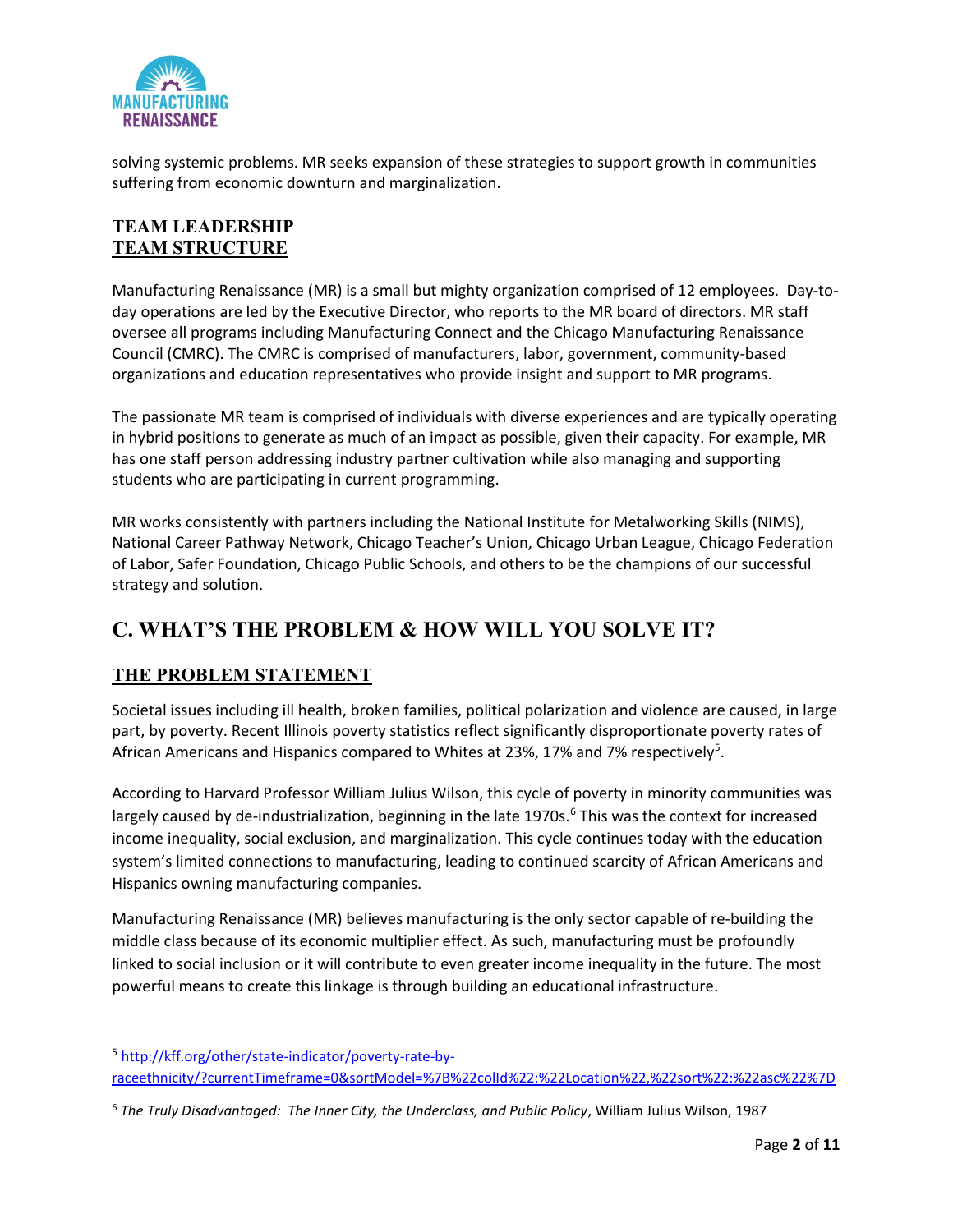

Previous and current attempts for change in disadvantaged communities have focused singularly on school reform, college attainment, gun control, policing, and increased social services--disconnected from a strategy for development. These efforts have been implemented in isolation. MR has initiated first steps in developing programs that reconnect education, workforce development, and communities to manufacturing. This requires significant financial investment in order to take them to scale.

#### YOUR SOLUTION

Manufacturing Renaissance's (MR's) strategy addresses poverty through re-establishing linkages between communities and the regional manufacturing sector. While all sectors are important, manufacturing serves as the catalyst for economic growth. For every \$1.00 of domestic manufacturing value-added, another \$3.60 of value-added is generated elsewhere<sup>7</sup>. Each manufacturing job creates 5 other jobs in the economy—far greater than the service and retail sectors.

MR's promotion of manufacturing profoundly linked to social inclusion and community development is unique. Typically, community development and education reforms are disconnected from manufacturers; and manufacturers are disconnected from broad public interests like ending poverty, solving the environmental crisis, and building social capital.

MR's approach is based on building a strategic partnership amongst manufacturers, labor, communities, educators and government with a common vision. MR utilizes international best practices linking education, manufacturing, and community. MR suggests a multi-pronged approach through:

- Recalibrating the education system through career pathway programs for children grades 7-12, and adults guided by the needs of manufacturers.
- Restoring manufacturing by closing the skills gap, supporting succession planning and establishing a system providing alternatives to small manufacturers in crisis.
- Promoting ownership of manufacturing companies by employees and entrepreneurs of color.

MR builds a public educational infrastructure linked to  $21<sup>st</sup>$  century manufacturing including disadvantaged youth and adults, and those returning to the community from prison. MR prepares students for careers in all aspects of manufacturing including production, management, and ownership. This comprehensive career pathway system is guided by both industry standards and community values.

#### YOUR TACTICS & TECHNOLOGY

Manufacturing Renaissance (MR) will expand on existing programming to offer a wider range of services and support to students, school systems, adults, and the manufacturing sector including:

 Manufacturing Connect: Each of these programs, listed below, include a training and education component that serves a different audience and training skillset.

<sup>7</sup> https://www.mapi.net/blog/2016/04/infographic-new-model-manufacturings-multiplier-effect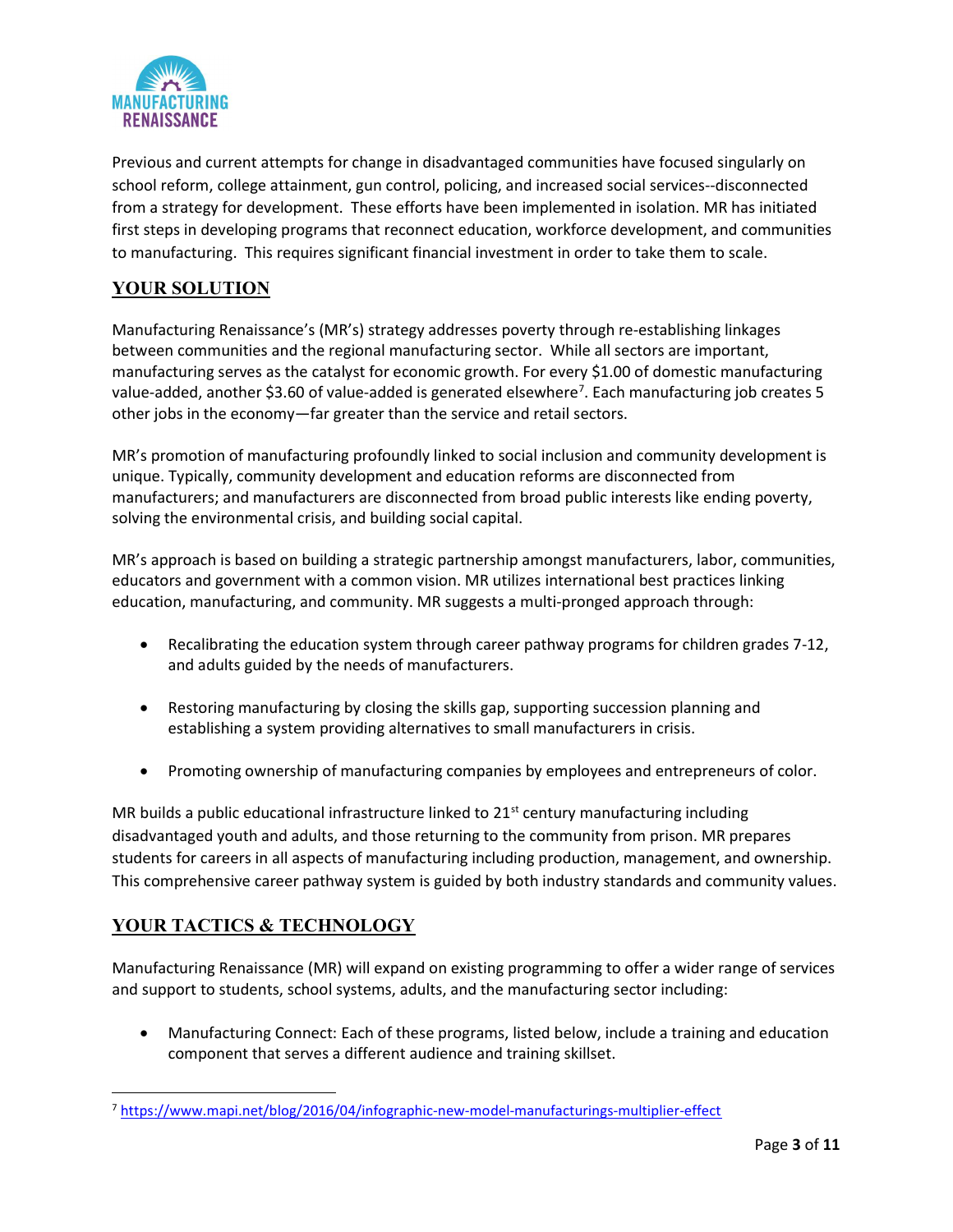

- o Adult Training (including adults returning from prison)
- o Train the Trainers
- o Middle School Enrichment
- o Manufacturing Career and College Connect (MCCC)
- Manufacturing Advancement Project: These programs ensure security and advancement for employees and the retention of companies.
	- o Company Career Pathways Project
	- o Succession Conversion Project
- The Chicago Manufacturing Renaissance Council and the CMRC Fellowship Program: This program supports leadership development and promotes awareness and importance of MR's solution.

MR has previous experience with most of the activities above, however the Train the Trainer Program, Company Career Pathways and Fellowship Program are new and developing initiatives. The use of technology will include machining equipment, Fab Lab equipment (3-D printers, laser cutters, etc.) and programming databases to support implementation and tracking. These programs are essential in creating awareness for students, and opening horizons to new opportunities at all levels within the firm.

#### YOUR TIMELINE AND KEY MILESTONES

In the first year, Manufacturing Renaissance (MR), will scale up the process of expanding new and existing programs, as well as the staff and partnerships required for implementation of new programming in year two. Major milestones in year one include development of a school readiness assessment; development of an early warning system; development of a company acquisition team; construction and implementation of an operations system supporting program expansion; hiring leadership staff; and developing curriculum for the Manufacturing Connect programs and Fellowship Program.

In years two, three, and four, through the partnership with CEO of Chicago Public Schools and other school districts, MR will expand Manufacturing Connect Programs to 10 high schools and 20 middle schools. In year two, MR will host its first Fellowship Program, targeting 15 leaders in manufacturing, labor, community, government and education. Following the initial Fellowship Program class, MR will enroll 15 individuals annually. By the end of year four, MR will collect information (including data on finances, changes in labor management, etc.) and provide succession planning services for company partners. By the end of the fourth year, the adult training programs will serve 810 adults with approximately 650 entering the work force annually.

In the fifth and sixth years of the program, the major milestones will focus on evaluation and sustainability of the program. Upon complete expansion and evolution of the programs in Cook County, MR will explore opportunities to bring the model to scale in communities across the country.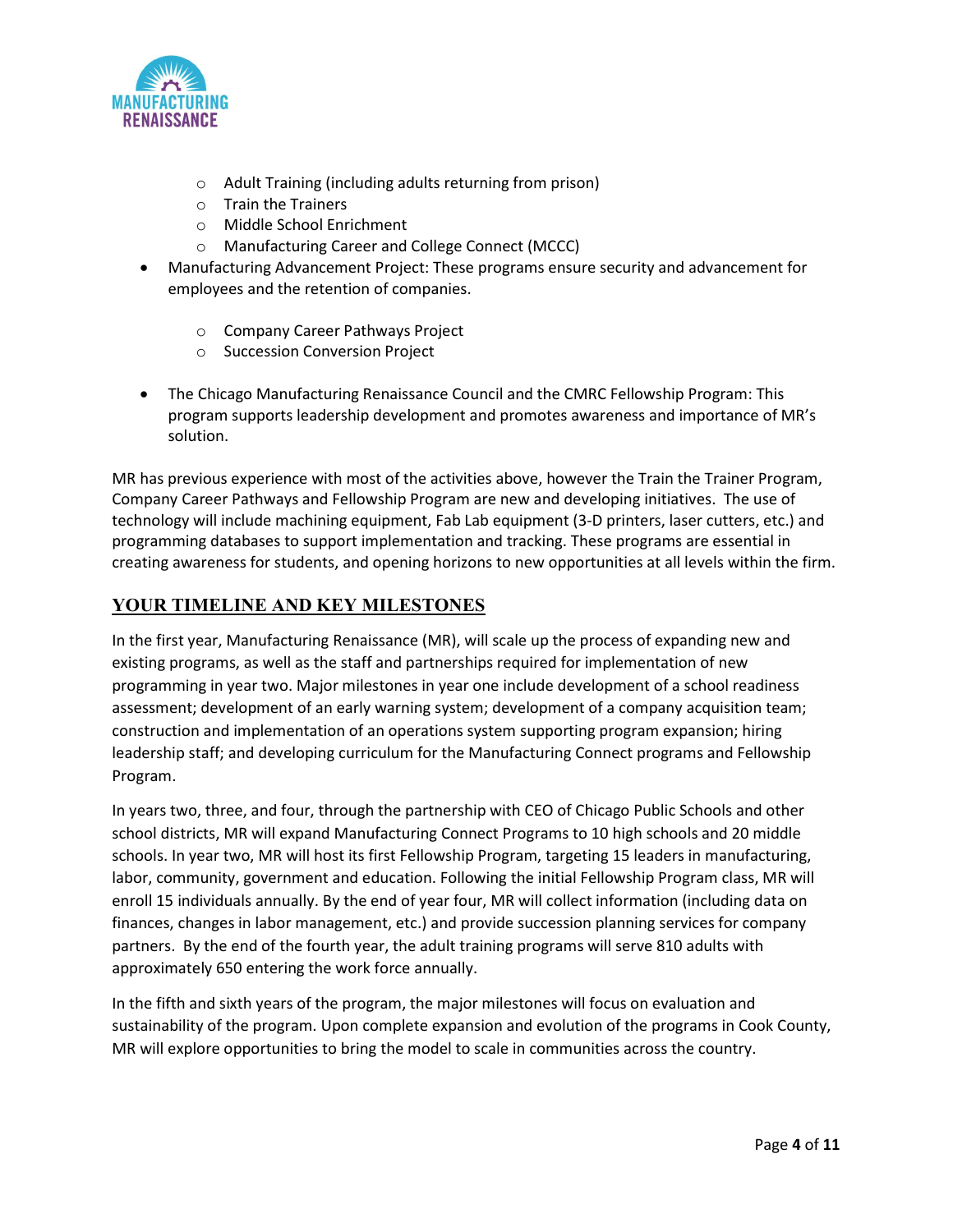

# D. WHAT'S THE EVIDENCE THAT YOUR SOLUTION WILL WORK? EVIDENCE OF EFFECTIVENESS

Manufacturing Renaissance's approach is anchored in international best practices connecting education and manufacturing with community development. The successful German dual system, linking academic preparation with work experience in manufacturing during the school year, has inspired and informed the Manufacturing Connect (MC) program. Since 2007, MC worked with over 90 manufacturers in providing paid internships, industry credentials, dual-credit classes, mentoring and leadership development opportunities, career and college counseling leading to full-time jobs and college enrollment. MC has:

- Facilitated 363 work experiences, including paid internships, summer jobs and job shadows in manufacturing for youth, earning participants collectively over \$291,000.
- Trained 283 participants to earn 347 nationally-recognized industry credentials.
- Facilitated placement of 46 individuals into 63 full-time manufacturing jobs, earning \$20,000-\$75,000 annually with benefits.
- Proven success within the Chicago Public Schools, resulting in expanding the MC program to an additional high school.

Additionally, German partnerships between labor, government, educators, and industry bring major players together to design programs alleviating unnecessary disruptions in implementation. This experience has inspired and informed the creation and development of the Chicago Manufacturing Renaissance Council (CMRC), which has been sustained for the past ten years. The CMRC Fellowship program design leverages the University of Chicago's successful Urban Education Institute<sup>8</sup> model, shifting the focus to cross-sector and cross-agency manufacturing and education leadership.

The work of MR focused on assisting with ownership transition of companies through employee purchases or acquisitions by minority entrepreneurs is inspired by the successful Mondragon Cooperative Corporation in Spain.<sup>9</sup>

#### RISK ASSESSMENT

Manufacturing Renaissance identifies the following risks: Short-term:

- Misunderstanding the exponential impact of manufacturing related to community development.
- Critical shortage of qualified teachers in manufacturing to educate in diverse communities.
- Ability to scale drastically in a short period.

Long-term:

<sup>8</sup> https://uei.uchicago.edu/

<sup>&</sup>lt;sup>9</sup> Creating a Manufacturing Career Path System in Cook County. Chicago Federation of Labor and the Center for Labor and Community Research. December 2001.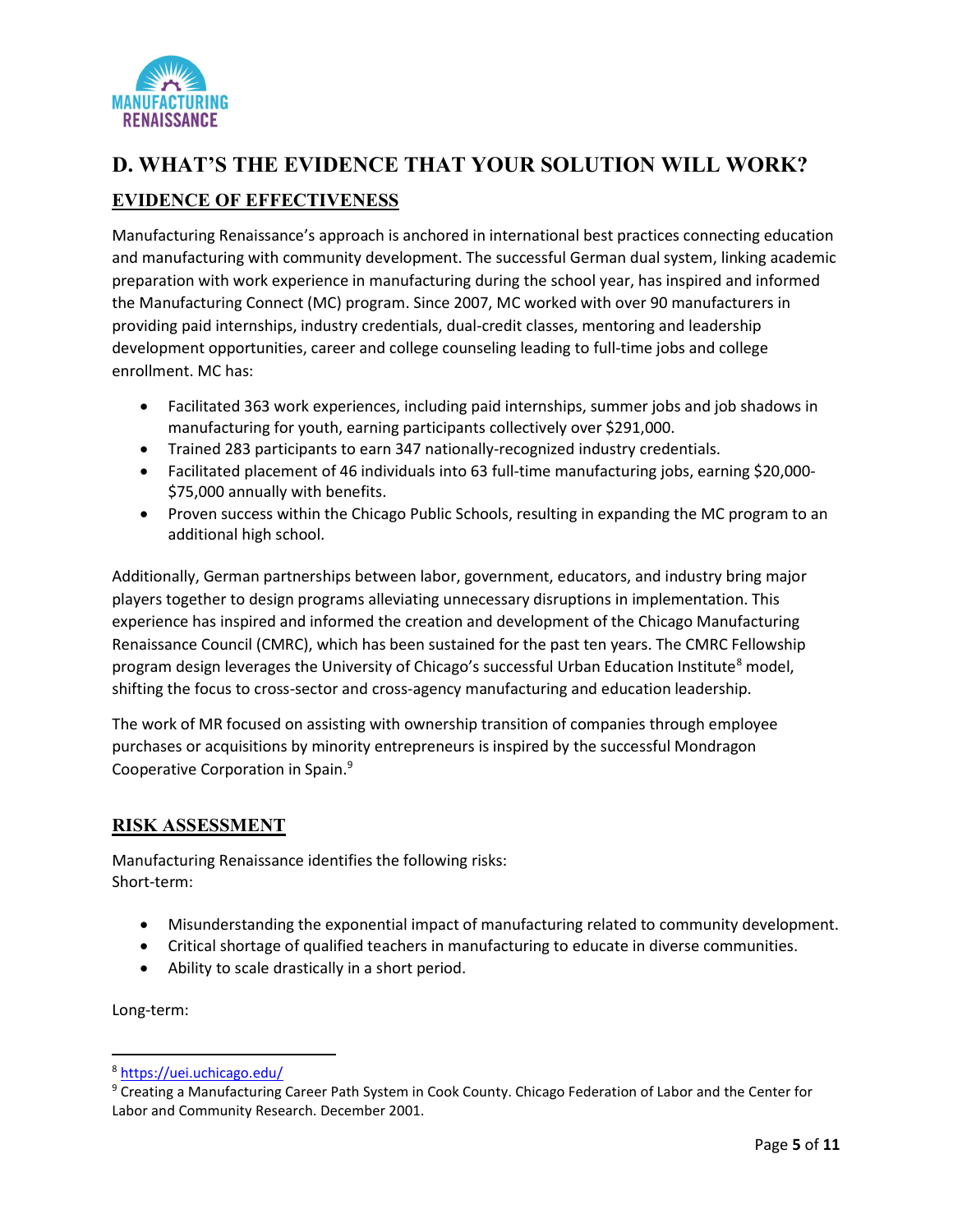

Financial and partnership sustainability while executing extensive and inclusive programming.

MR offers solutions to mitigate these risks:

- Programs require community buy-in. MR has strong existing partnerships and strategies to increase recognition of manufacturing's economic and social impact, including a commitment from Mayor Rahm Emanuel to remove obstacles challenging the goals.
- MR is implementing a "Train the Trainer" Program specifically addressing the shortage of teachers.
- As a 12-person organization, this investment requires rapid growth. Expanding the board of directors to include nationally recognized leaders with direct experience managing large scale programs, and hiring experienced management staff to guide development of a scale-up strategy will be essential to successful management and sustainability.
- MR approaches all aspects of programming in a collective manner. All programs are supported through several partners and funding sources. The program's implementation does not rely on one entity alone. Financially, MR has demonstrated success with private, public and grant funding, and will continue pursuing hybrid-funding streams to support programs.

#### EVALUATION

The Manufacturing Renaissance (MR) will institute a robust evaluation system focused on proactively identifying program strengths and weaknesses to ensure continuous improvement. MR will hire an external evaluator to create and implement an evaluation design using the most rigorous methodology possible to capture long-term changes in participant outcomes over time, demonstrating the unique impact MR programs have on community development.

MR's holistic solution serves as the catalyst for change. To demonstrate this, metrics measuring institutional collaboration and impact on community needs will be incorporated. Each MR program will have a unique set of leading and trailing indicators demonstrating what is working, why it is working, under what conditions, and for whom.

To assess the educational programming, MR will enhance the current evaluation underway through the U.S. Department of Labor, including longitudinal participant tracking.

MR will initiate a return-on-investment study to assess and measure the local economic impact as a result of the Manufacturing Advancement Project.

The external evaluator will use an implementation evaluation and case studies demonstrating the impact of cross-agency leadership development at the community level to assess the Chicago Manufacturing Renaissance Council (CMRC) Fellowship Program.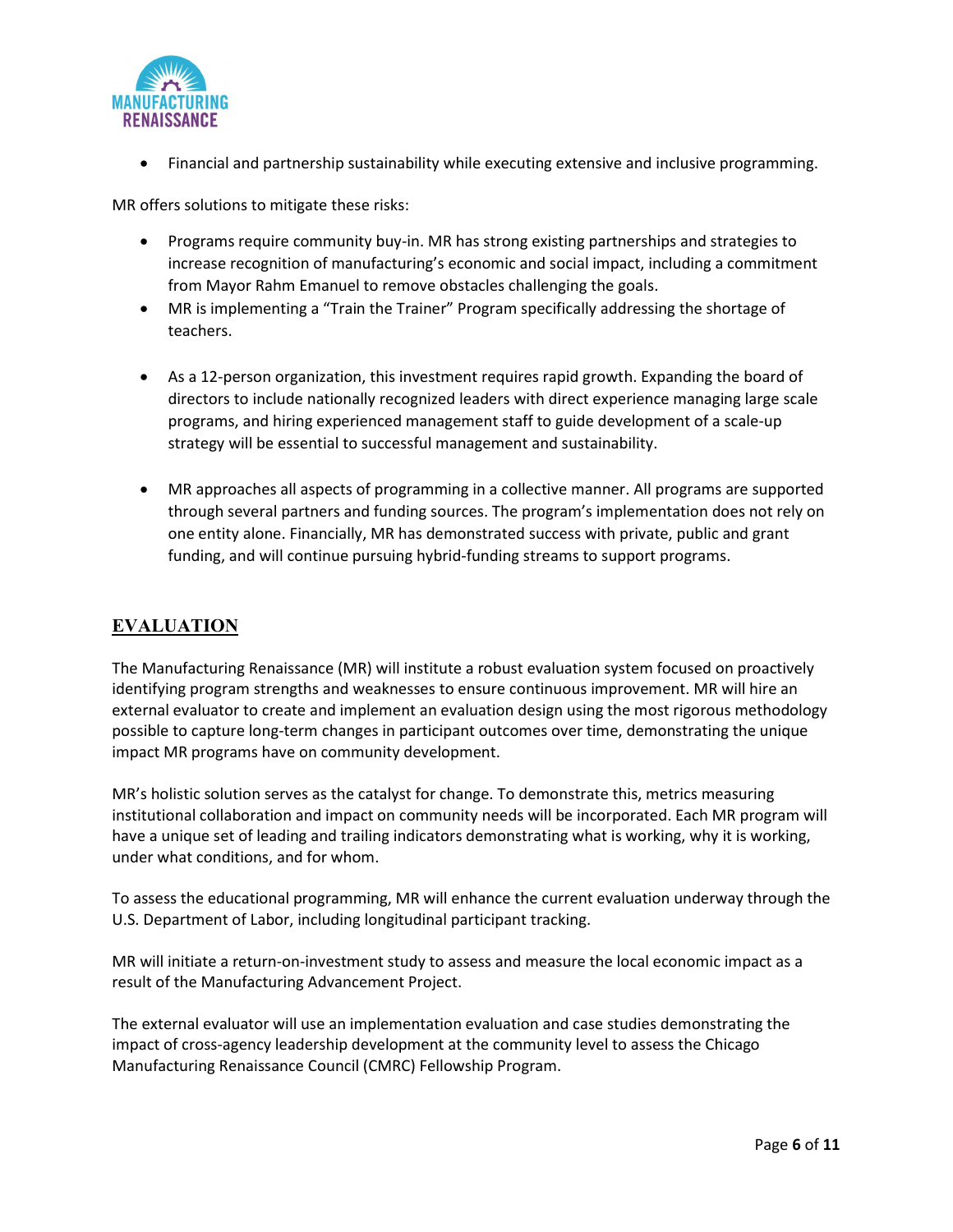

A dashboard of indicators will be reported on a quarterly basis to each program's advisory group and CMRC as a feedback mechanism. The findings and insights learned through program outcomes, qualitative feedback, and quantitative feedback will drive curriculum of the MRC Fellowship Program and will be shared with regional and national partners through periodic reports, publications, and conferences.

### E. WHAT'S THE EVIDENCE THAT YOU CAN DO IT?

#### YOUR PREVIOUS PERFORMANCE

Manufacturing Renaissance (MR) has a track record of success with programs launched in communities facing challenges.

- Chicago Manufacturing Renaissance Council (CMRC): MR built the CMRC with leaders from government, labor, manufacturers, educators, and community-based organizations. The CMRC has been sustained over 10 years in the complex Chicago political environment.
- Manufacturing Connect (MC) high school programs. This program started in 2007, and is being expanded to new schools. The design of the program is to work within public school systems. Sustaining a strong partnership with Chicago Public Schools (known for its challenges) is a testament to our effectiveness, persistence, and leadership.
- MC Adult Programs: MR has initiated successful adult training programs including a pilot program for men returning from prison in partnership with the Safer Foundation and NIMS. MR had a 100% placement rate in good paying manufacturing jobs and excellent retention for men returning from prison.
- MC's Young Manufacturing Association. The YMA is primarily for young African American workers to develop leadership skills and recruit other young adults to careers in manufacturing. This innovative program was recently awarded \$200,000 under the Cook County Violence Prevention program. As County Commissioner Boykin commented, "The best way to stop a bullet is a job."
- **Early Warning System.** MR developed and implemented the Early Warning Systems in partnership with the City of Chicago and the Empire State Development Corporation in New York. This approach identified companies facing a problem before it became a crisis leading to successful interventions.

#### YOUR ORGANIZATIONAL CAPACITY

MacArthur funds will be used primarily to scale Manufacturing Renaissance's (MR) organizational capacity. MR has a strong foundation in the knowledge, skills, and expertise needed to implement the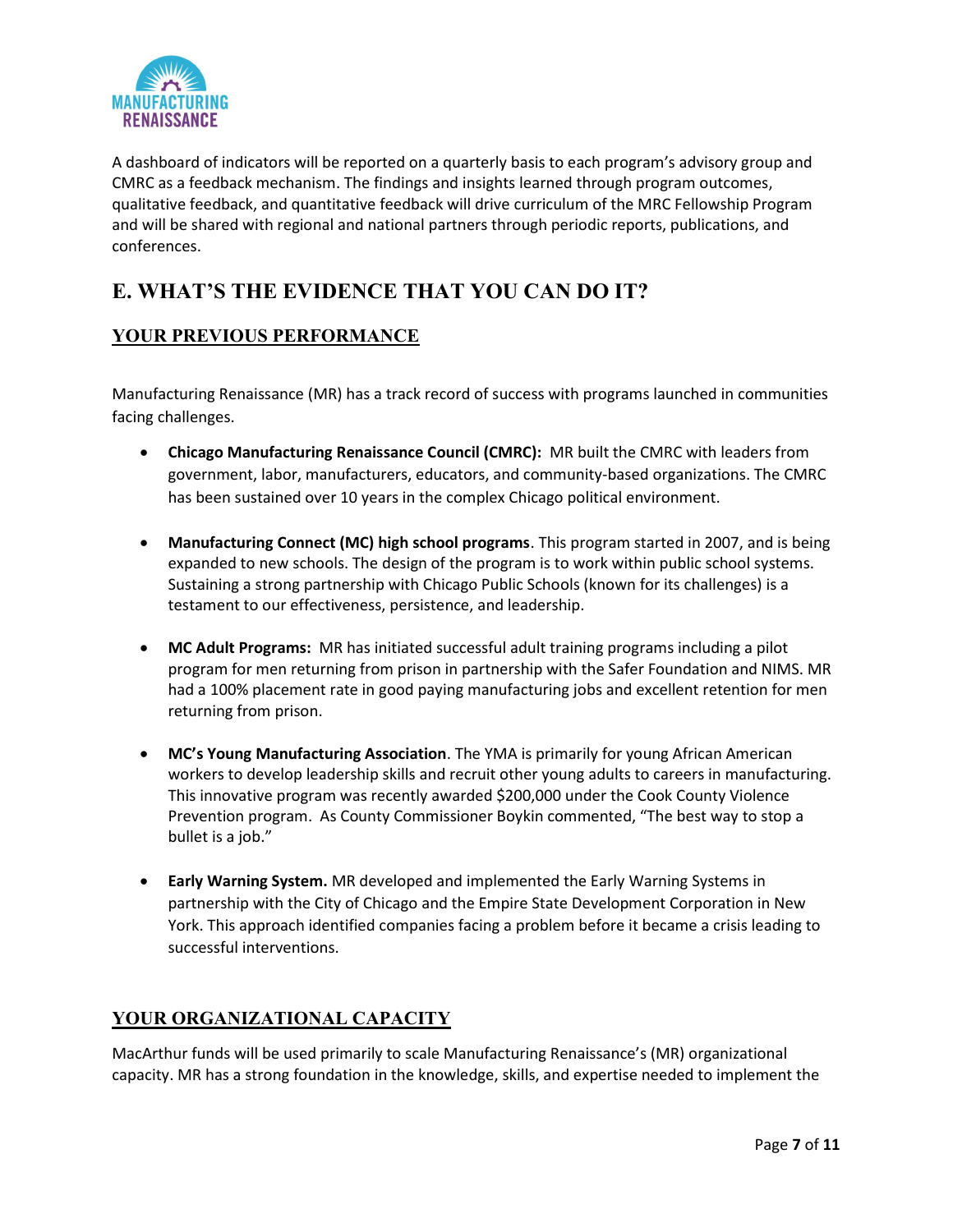

proposed solution, but lacks the manpower and resources needed without additional investment in order to expand to the scale needed.

MR's partners play a fundamental role in providing guidance to ensure that standards and performance metrics are met. MR's list of partners is extensive. Most notably, Chicago Public Schools (CPS) has committed to supporting and expanding MC programs, ensuring cross-sector and cross-agency collaboration and sustainability for years to come.

To manage the growth and expansion, MR is in the process of expanding the board of directors to include individuals with extensive experience managing large scale growth efforts on a local and national level. Additionally, MR's human resources staff will grow to support new staff. A core focus will be on maintaining organizational culture and ensuring MR's mission is engrained in all institution activities. MR currently has advisory functions to monitor success and provide oversight. This includes third party validation to fulfill accreditation requirements – a level of oversight that is unique to MR's programs.

#### FINANCIAL RECORDS

We require information necessary for our judges to understand your financial health and sustainability.

Please provide audited financial reports from the past three years for the principal organization. If your organization does not have them or cannot provide them, please upload a letter from the most senior executive at the principal organization, explaining your inability to provide them.

### F. WHAT'S YOUR SOLUTION GOING TO COST?

#### BUDGET NARRATIVE

#### Full Cost of Solution over 5 years: \$124,883,400

Personnel: Approximately 200 personnel will be hired over the duration of program planning and implementation to perform necessary duties to meet program performance goals and anticipated outcomes.

Fringe Benefits: Benefits are calculated at 25%. Full-time benefits include: Social Security, Medicare, retirement, health, dental and life insurance contributions.

Travel: Includes staff local travel to engage a variety of partners, participants, and stakeholders, and travel for program participants to participate in fieldtrips, employment, and other enrichment opportunities.

Equipment: Predominantly consists of equipment for training facilities and fabrication laboratories including Computer Numerical Controlled turning and milling machines and related equipment as well as fabrication laboratory equipment including 3D printers and laser cutting machines, and includes computers for new staff hired to serve grant-funded programs.

Materials and Supplies to operate and support the following: training facilities including feed stock and cutting tools, fabrication laboratories, program promotion and outreach, participant services, and stakeholder meetings.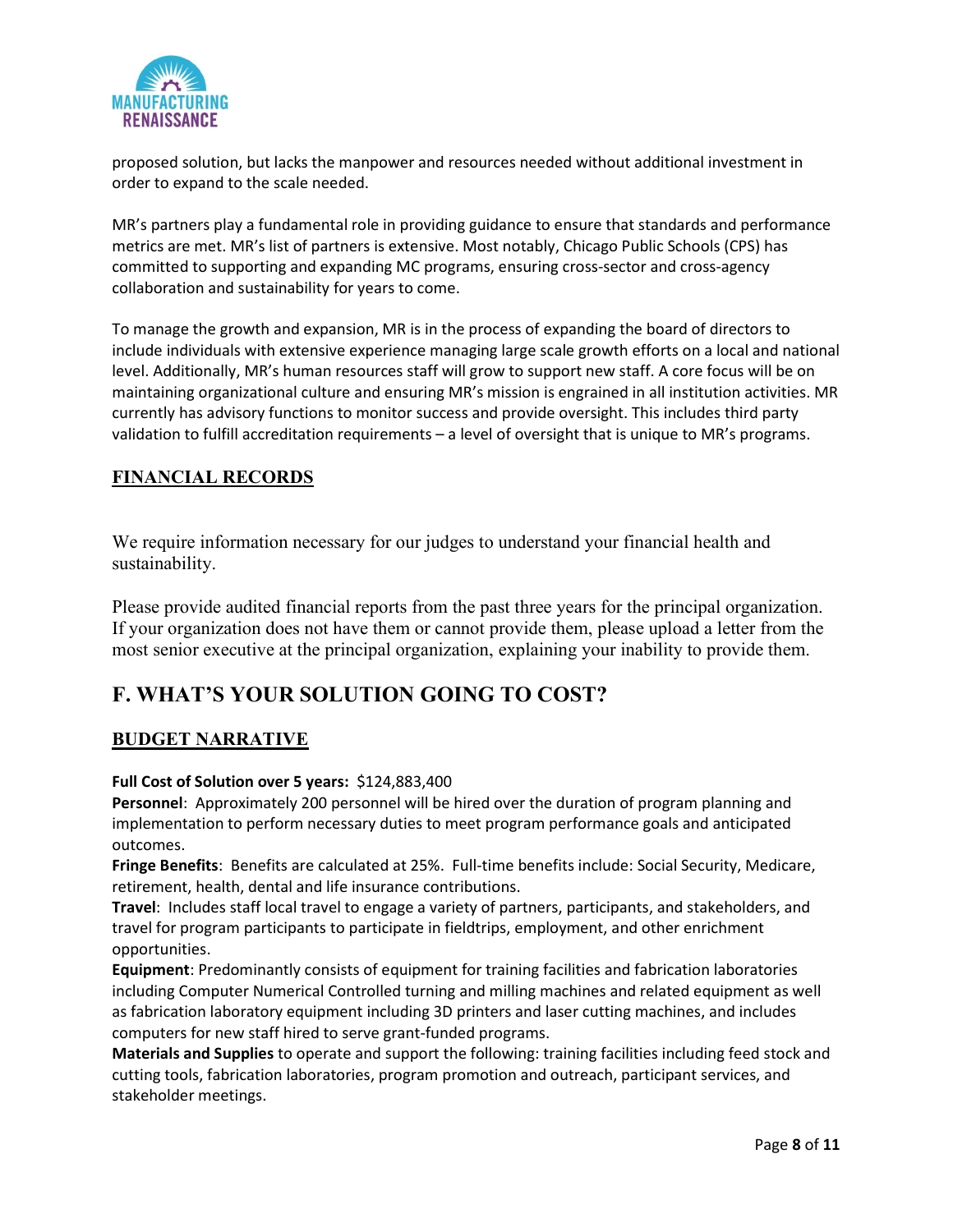

Contracted Services: Includes hiring technical advisers and consultants to design training facilities, provide supplemental services to program participants, provide professional development and training for program staff, and provide data management services.

Other Direct Costs: Includes costs for accreditation and rent for meeting and office spaces. Monitoring Learning and Evaluation: Includes costs for the design, development and implementation of evaluation tools to assess efficacy of program implementation.

Overhead Costs: Indirect costs are budgeted at 15% of Total Direct Costs excluding equipment

#### TOTAL RESOURCE REQUIREMENTS AND SUSTAINABILITY

Manufacturing Renaissance's (MR) objective is to solve the problem identified. The cost of this project considerably exceeds the total amount of funding available from the MacArthur Foundation. However, to be successful this effort has to be capitalized at the level reflected in our budget.

MR has been operating most of the projects included in this proposal over a long period of time. These programs have been adequately supported by local and national government grants, philanthropy, individual and corporate donations, and fees for services. Through the life of this grant, MR will be able to take all the components of this work to scale in the short term in a manner that will attract increased support from our traditional financial supporters. MR's budget includes development staff that will be able to raise the additional funds reflected in the five-year budget.

MR is confident that the success of this project over the next five years will result in an appropriate shift in national priorities and in the focus of private and public investment in education linked to the manufacturing sector that will sustain this initiative over the long term.

#### OTHER CONSIDERATIONS

Manufacturing Renaissance (MR) is leading a paradigm shift. Historically, development of the manufacturing sector has been guided by the private sector and their interests for greater accumulation of personal wealth. While MR recognizes the necessity for a great return on investment for investors, MR sees the development of manufacturing as an essential means to achieve a society that is economically, socially, and environmentally sustainable and restorative, led by the public sector in partnership with the private sector.

This paradigm shift will create tensions. MR seeks to minimize these tensions through broad partnerships. In order to implement positive change, traditional roles of the public, civil, and private sector must be redefined. To achieve this, MR's proposal has many details that will be negotiated with creativity and persistence with private, civil, and public sector partners. MR is confident in our ability to succeed because of our history of success in the complex environment of Chicago and the scale of impact that will be possible with the support of the MacArthur Foundation.

### G. YOUR VIDEO PITCH : https://youtu.be/7n4B6vJF3Yw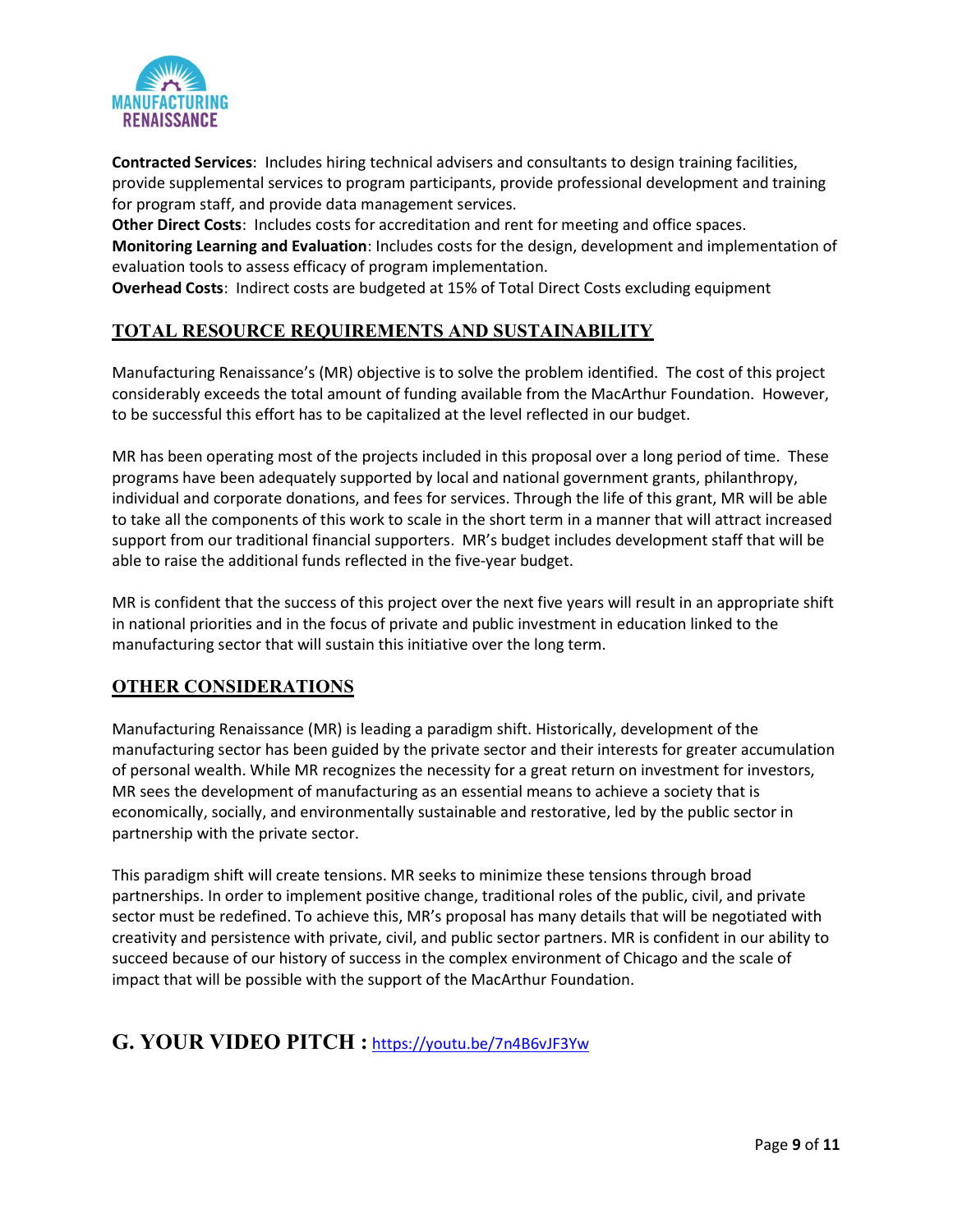

## H. MACARTHUR FOUNDATION POLICIES CHARITABLE PURPOSE

The charitable purpose of this program is to serve and support economic and community development in communities facing socioeconomic hardships through creating a strong linkage between these communities and their regional manufacturing sector. Manufacturing Renaissance (MR) seeks to serve all people and community members facing the hardship of poverty, with a special awareness of communities with large African America and Hispanic populations that face the added challenge of discrimination and exclusion. These programs serve individuals throughout various stages of life and provide them with the educational opportunities leading to full-time employment in family-supporting jobs and meaningful career paths. Additionally, MR will work to overcome past and current policies that exclude particularly African Americans and Hispanics from positions in skilled production, management, and ownership of companies. We are confident that this holistic approach will lead to rebuilding communities and restoring hope and confidence in its residents.

#### PRIVATE BENEFIT

Manufacturing Renaissance's (MR) solutions address these issues directly in a manner that increases the benefit to low-income minority communities. In the Chicagoland region, 20,000 manufacturing jobs<sup>10</sup> are going unfilled because of the absence of a linkage between public schools and manufacturing. MR's program restores that linkage and creates the opportunity for residents to secure careers in manufacturing. Ninety-nine percent of manufacturing companies in Illinois are white-owned<sup>11</sup> and thousands are in danger of closing because of the retirement of baby boomer owners and the absence of a suitable successor. MR is creating the opportunity for employees as well as African American and Hispanic entrepreneurs to own these companies. MR assists companies to retain skilled employees rather than losing them because of insufficient internal programs for advancement.

In these programs, the owners of companies benefit incidentally yet the public benefit far outweighs the private benefit. In fact, achieving our goal of creating a meaningful linkage between low-income communities of color and the manufacturing sector is impossible without providing some incidental private benefit.

### TEAM STORY

Manufacturing Renaissance (MR) has been the catalyst for an unlikely partnership of leaders that believe that society's future depends on a merger of advanced manufacturing with social inclusion. MR's team includes a labor leader who recognizes the necessity of the labor movement to engage in the creation of wealth as well as it's redistribution; a former leader in the National Association of Manufacturers who knows that manufacturing must be explicitly tied to social inclusion; and a leader in vocational education who knows that America must exceed international best practices. Together MR realizes that failure to build an educational infrastructure in inner-cities linked to  $21^{st}$  century manufacturing reflects a policy of  $21^{st}$  century segregation that excludes communities of color from

<sup>10</sup> http://www.chicagojobs.com/2015/08/04/chicago-manufacturing-jobs-a-big-focus/

<sup>11</sup> http://www.mbda.gov/sites/default/files/ManufacturingFactSheet2014.pdf